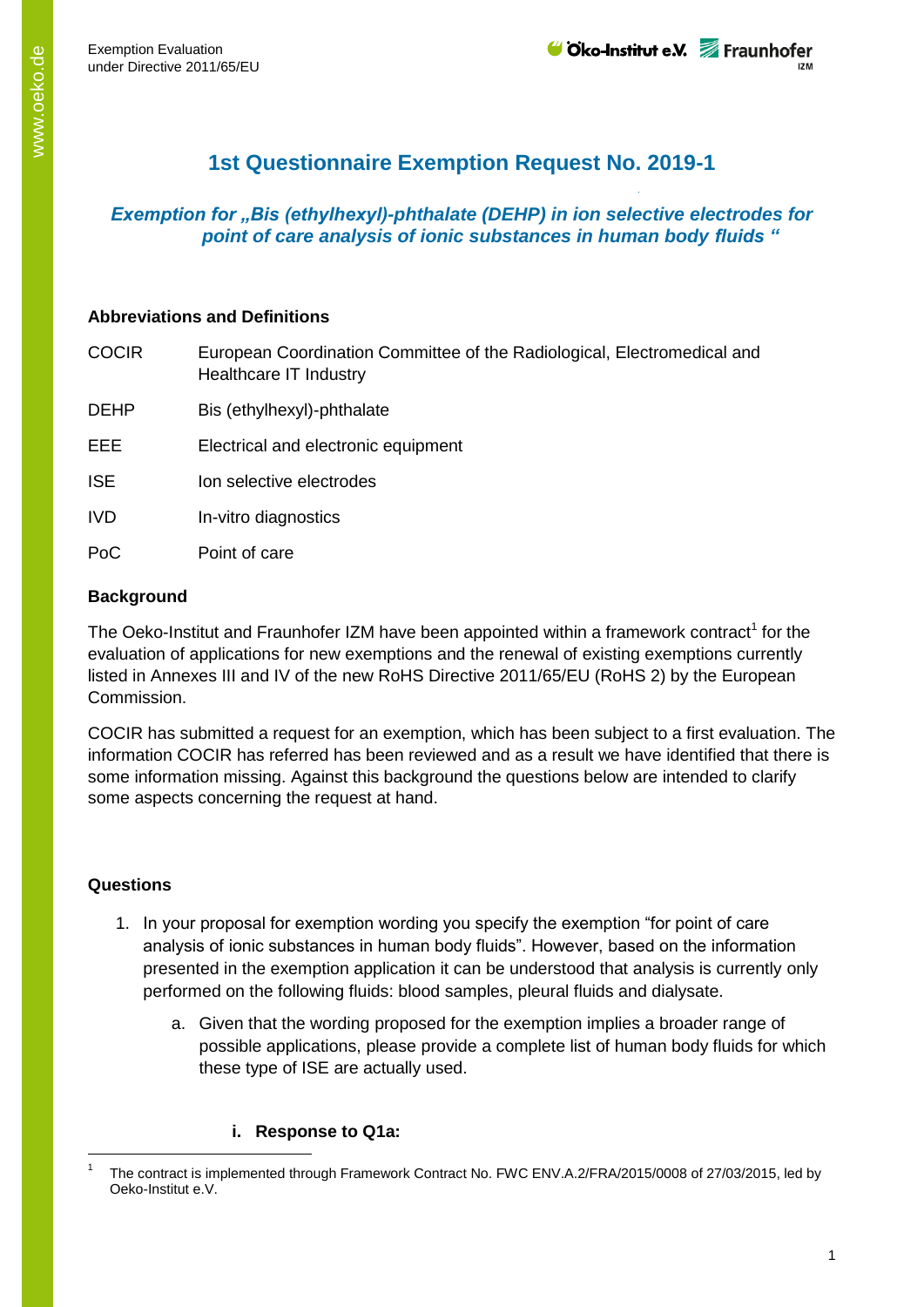The following body fluids are measured

- 1. Whole Blood
- 2. Serum
- 3. Plasma
- 4. Urine
- 5. Cerebral Spinal Fluid
- 6. Pleural fluid

Although dialysate is not a body fluid the instrument and sensors are used to measure this in cases of patients undergoing life saving dialysis. The results are used to adjust the dialysis settings such that a patient's blood is properly cleaned.

- b. As it can be understood that the relevant electrodes are used in blood gas analysis PoC equipment, please clarify if the scope of the exemption could be limited to ion selective electrodes applied in point of care blood gas analysis equipment. If so, please provide an updated formulation for the exemption in this respect.
	- **i. Response to Q1b**
		- 1. See answer 1a: also other body fluids and dialysate fluid need to be covered.
- 2. The application mentions that in a specific device available on the EU market, "this instrument analyses sodium, potassium, pH and pCO2 using DEHP-containing membranes with ion selective electrodes". Is the use of DEHP-containing membranes only common for these analytes or may DEHP be used with other analytes by other manufacturers/in other devices. If use cannot be limited to these analytes, what does it depend on?
	- **i. Response to Q2**
		- 1. DEHP could be used for other analytes by other manufacturers/in other devices, but we have no information on other manufacturers' products. We expect interested manufacturers will contribute to the public consultation phase should they need this exemption to be extended to other products.
		- 2. The use depends on achieving acceptable clinical performance such that the correct diagnosis treatment is provided. Also acceptable analytical performance.
- 3. You state in the application that "ion selective electrode membranes containing DEHP are manufactured outside of the EU". Please provide information about the manufacturers currently placing this component on the EU market respectively the blood analysis equipment in which it is used.
	- i. **Response to Q3**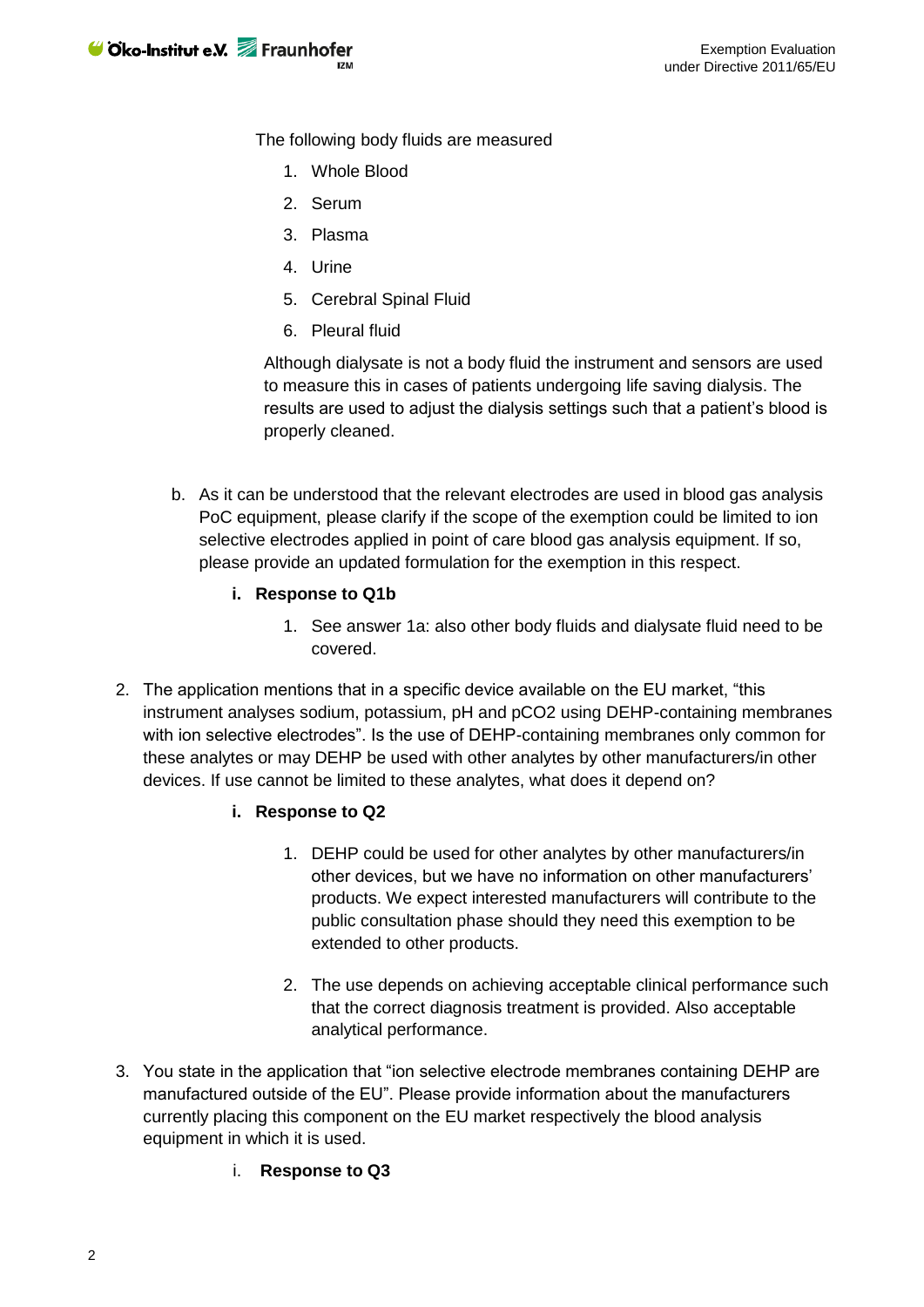

- 1. We are unable to provide specific information as we have no knowledge of other manufacturers' products. However some manufactures of similar components have production in the U.K. Denmark, Switzerland, Finland and Poland [\(https://danishstatevisit.hr/media/uploads/radiometer\\_morning\\_](https://danishstatevisit.hr/media/uploads/radiometer_morning_-_critical_care_testing_today.pdf) critical care testing today.pdf). Another manufacture has bases in Spain and Italy (Werfen). We also expect other manufacturers/importers to contribute to the public consultation should they need the same exemption or to extend it to other products not covered by our dossier.
- 4. You provide an estimation of 2.2 kg of DEHP entering the EU market annually. This amount refers to 70 wt% of substance content in the homogenous material. Can you provide information about the typical size and weight range of ISE cartridges currently available on the EU market in order to give context for this data for stakeholders (public information).

#### **i. Response to Q4**

- 1. For one manufacture the weight of a cartridge is 1.34 kg. Therefore each unit cartridge contains 0.00021 weight% of DEHP.
- 2. Size is 29 x 26 x 20 cm
- 5. As justification for the use of DEHP in ISE cartridges, you refer to compatibility characteristics with "*existent analyser already on the market and in use within EU hospitals*". This has implications for premature obsolescence and therefore disposal of waste EEE in the event of forced substitution. Please provide more information about the estimated number of this specific type of IVD analysers currently on the market in the EU. In this respect please refer among others to:
	- a. the total EU stock of PoC blood analysis devices and the stock of devices that could not be operated should the exemption not be approved;
	- b. the estimated total annual sales of PoC blood analysis devices and the sales of such devices that could not be operated should the exemption not be approved;
	- c. the estimated total annual sales of ISE cartridges for PoC blood analysis devices and the sales of such cartridges that would benefit from the exemption (i.e. that contain DEHP);

#### i. **Response to Q5a**

1. We cannot answer this with specific information as such market data is strictly confidential. However we can give high level information that is available in the public domain. In terms of stock, POC analysers are small benchtop devices and many are used in throughout hospital settings in contrast to large Central Lab Hospital instruments where typically 1-2 are in any one location. For one manufacture it could be estimated that >3500 Central lab type instruments will be in place by 2020 [\(https://static.healthcare.siemens.com/siemens\\_hwem](https://static.healthcare.siemens.com/siemens_hwem-hwem_ssxa_websites-context-root/wcm/idc/groups/public/@global/@press/documents/download/mda4/nzaz/~edisp/q4_fy-2018_press_presentation_en-05851799.pdf)[hwem\\_ssxa\\_websites-context-](https://static.healthcare.siemens.com/siemens_hwem-hwem_ssxa_websites-context-root/wcm/idc/groups/public/@global/@press/documents/download/mda4/nzaz/~edisp/q4_fy-2018_press_presentation_en-05851799.pdf)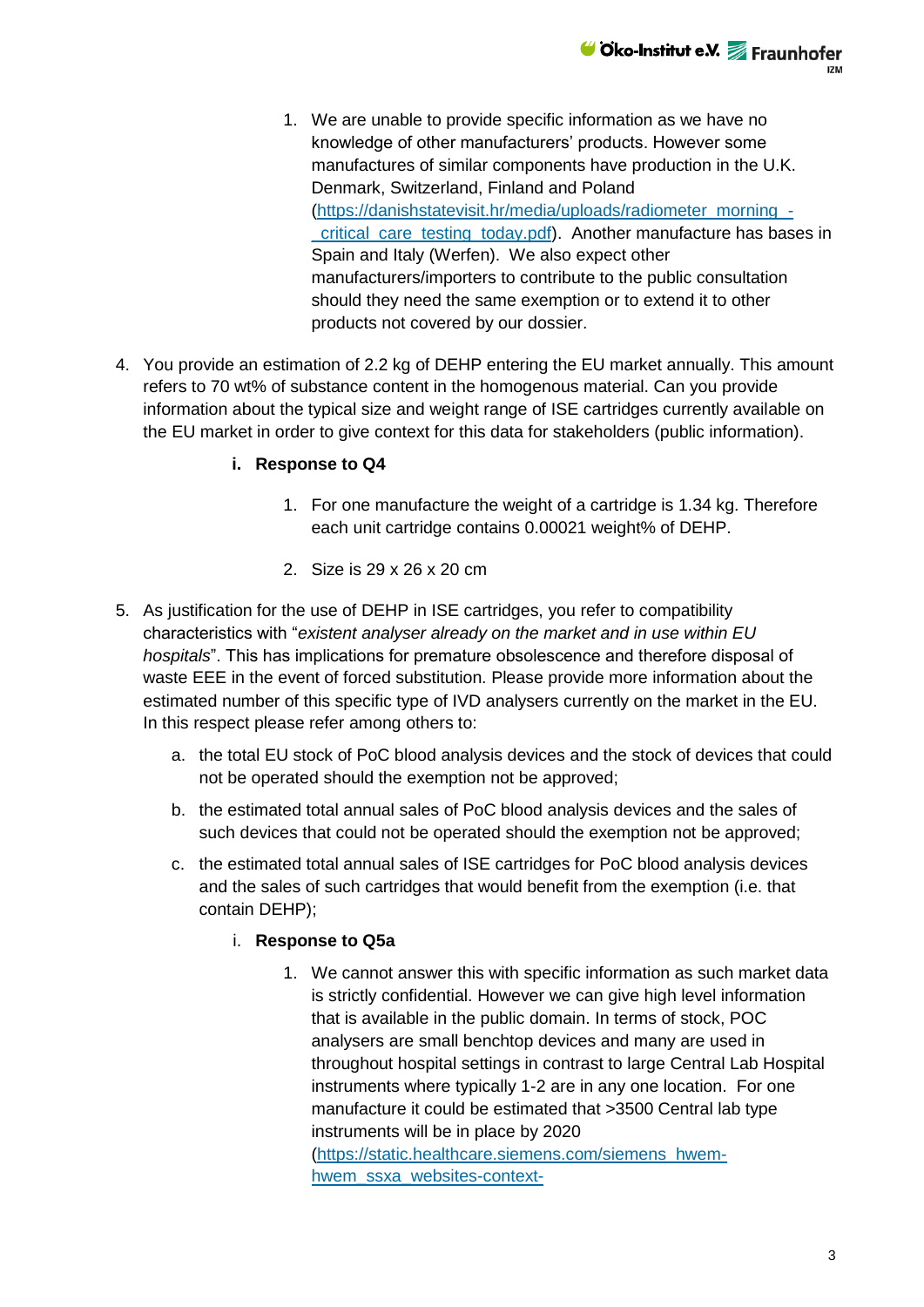[root/wcm/idc/groups/public/@global/@press/documents/download/m](https://static.healthcare.siemens.com/siemens_hwem-hwem_ssxa_websites-context-root/wcm/idc/groups/public/@global/@press/documents/download/mda4/nzaz/~edisp/q4_fy-2018_press_presentation_en-05851799.pdf) da4/nzaz/~edisp/q4 fy-2018 press presentation en-05851799.pdf).

Therefore for benchtop POC devices across several manufactures it can be estimated that >30,000 instruments could be in the EU (3500 X 3 instruments/per site x 3 manufactures). Presuming that one device has an average weight of 16.6kg and all need to be replaced, the total generated WEEE would be 500t. Replacing these 500t by new devices would also lead to additional RoHS substances entering the EU market (e.g. lead in steel up to 0.35%, lead in aluminium with up to 1.5%, lead in copper with up to 4%).

Assuming that 20% steel, 10% aluminium and 5% copper are being used, with a lead content of 0.35% in steel, 1.5% in aluminium and 4% in copper, the total weight of additional lead put on the market would be 2100kg (compared to a saving of 2.2 kg DEHP).

| <b>Total Weight of EEE which need</b>                                        |         |
|------------------------------------------------------------------------------|---------|
| to be replaced [kg]                                                          | 500.000 |
| % Steel                                                                      | 20,00%  |
| % Aluminum                                                                   | 10,00%  |
| % Copper                                                                     | 5,00%   |
| % Lead content in Steel                                                      | 0,35%   |
| % Lead content in Aluminum                                                   | 1,50%   |
| % Lead content in Copper                                                     | 4,00%   |
| <b>Total Weight of Lead entering the</b><br>market by products replacing the |         |
| installed base [kg]                                                          | 2.1     |

In addition each instrument uses a range of cartridges (1-3), quality control materials and accessory consumables (e.g. syringes) all of which would be in stock. The cartridges would not be sold outside of the EU as there are other distribution centers which support the rest of the world. Manufacturing production and distribution centers are pre stocked based on forecast demand so all material is accounted for. In addition there is a limited shelf life so all stock would go to waste. Even if the manufacturer could sell outside of the EU the stock at the other centers would go to waste. Therefore millions of consumables would not be used and would become waste.

#### ii. **Response to Q5b**

1. One manufacture reported > \$4.6 bn in revenue for all of their diagnostics business in 2018 and approximately \$1.5 bn is earned in the EU [\(https://www.healthcare.siemens.com/press-room/press](https://www.healthcare.siemens.com/press-room/press-features/pf-2018-q4.html)[features/pf-2018-q4.html\)](https://www.healthcare.siemens.com/press-room/press-features/pf-2018-q4.html) . Therefore approximately \$0.45 bn can be attributed to POC assuming 30% contribution. For another manufacture

[\(http://filecache.investorroom.com/mr5ir\\_danaher/526/2018%20Dana](http://filecache.investorroom.com/mr5ir_danaher/526/2018%20Danaher%20Investor%20%26%20Analyst%20Event.pdf) [her%20Investor%20%26%20Analyst%20Event.pdf\)](http://filecache.investorroom.com/mr5ir_danaher/526/2018%20Danaher%20Investor%20%26%20Analyst%20Event.pdf) they report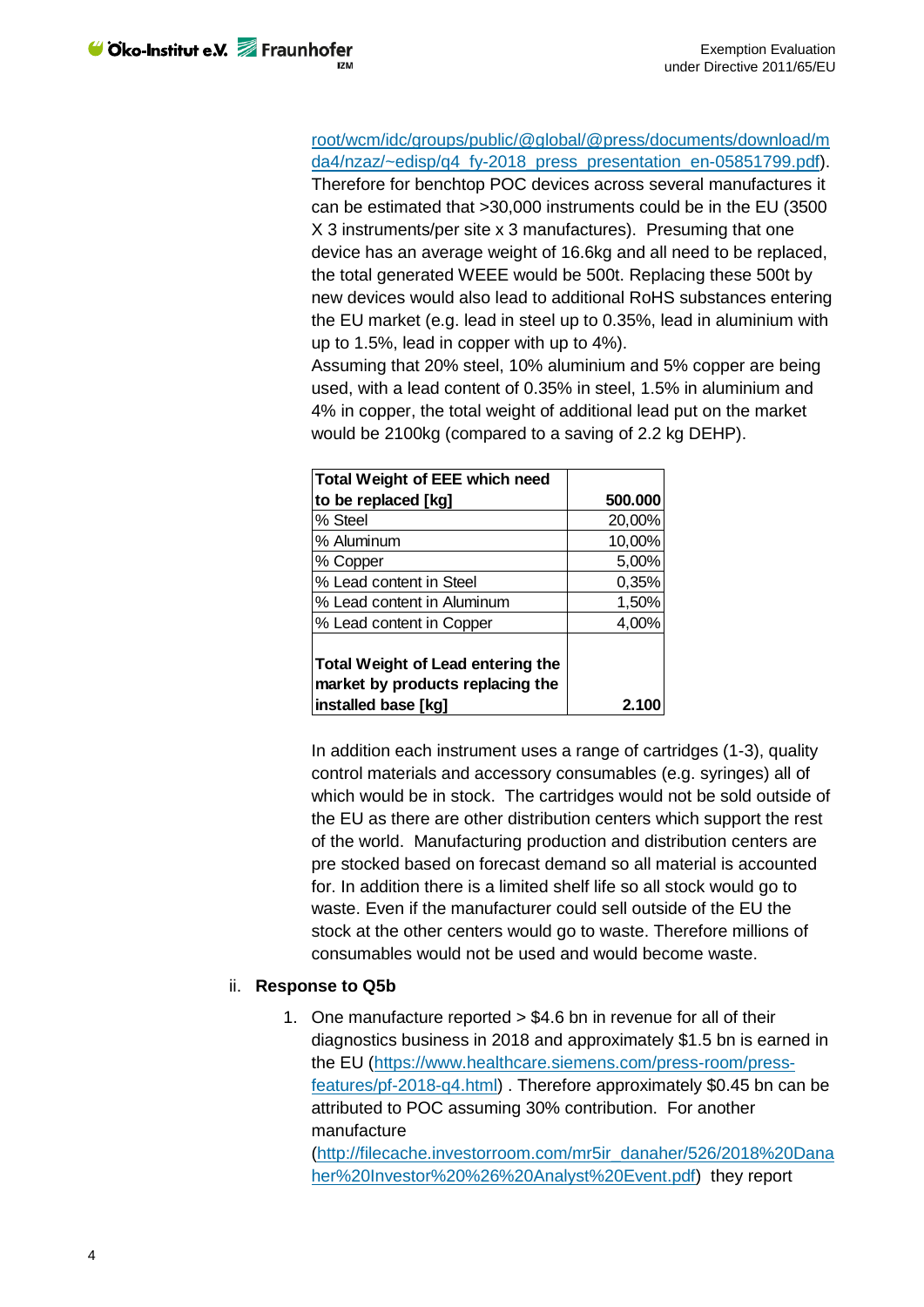**⊎Öko-Institut e.V.** Fraunhofer

approximately \$0.9 bn revenue and assuming 50% is EU (\$0.45 bn) and multiplying by 3 manufactures yields > \$1.3 bn total annual sales.

#### iii. **Response to Q5c**

1. We cannot estimate the sales of cartridges as this is strictly confidential. However the revenue noted above includes all cartridges and associated consumables. The major portion of revenue from POC devices comes from the consumable stream. One manufacture reports that 85% is attributed to consumable consumption [\(http://filecache.investorroom.com/mr5ir\\_danaher/526/2018%20Dana](http://filecache.investorroom.com/mr5ir_danaher/526/2018%20Danaher%20Investor%20%26%20Analyst%20Event.pdf)

[her%20Investor%20%26%20Analyst%20Event.pdf\)](http://filecache.investorroom.com/mr5ir_danaher/526/2018%20Danaher%20Investor%20%26%20Analyst%20Event.pdf). Based Q5b, approximately at least \$1.1bn would benefit from the exemption.

6. COCIR estimates that it shall take between 8 and 10 years (from mid-2018) to complete the stages necessary for the establishment of a possible substitute. This timeframe corresponds both to the development of a substitute for DEHP in the current design as also to the development of the alternative "lab-on-a-chip" analysis technique. Given that the DEHP restriction was decided upon in July 2015, please clarify which development stages, aimed at achieving compliance, have been conducted already since July 2015 and what stages remain to be completed. If relevant please provide the information for both substitution routes (DEHP substance substitution route and "lab-on-a-chip" technological elimination route).

## **i. Response to Q6**

- 1. As stated in the submission substitutes were not found which would be compatible with the current analysers. The EU Directive on in vitro diagnostics devices mandate that such systems meet and maintain claims for sensitivity, specificity, reproducibility for example. The alternative plasticisers that were tested do not yield equivalent performance.
- 2. The "lab-on-a-chip" development is in feasibility phase and will take 8 to 10 years before complete replacement will be possible. This work began before 2015 and was not due to the DEHP ban but driven by the need for improved patient outcomes by way of improved performance, addressing gaps in user needs and user cost reduction.
- 7. As part of the evaluation, socio-economic impacts are also to be compiled and evaluated. For this purpose, please provide non-confidential details in respect of the following in relation to all EEE placed on the EU market through this exemption (i.e., where possible, not just by COCIR members):
	- a. Please confirm that the provided information related to the volume of EEE (answers to question 5) concerned and the respective amount of DEHP to be avoided, can be used to estimate the relevant values for a 7 year period should the exemption not be granted.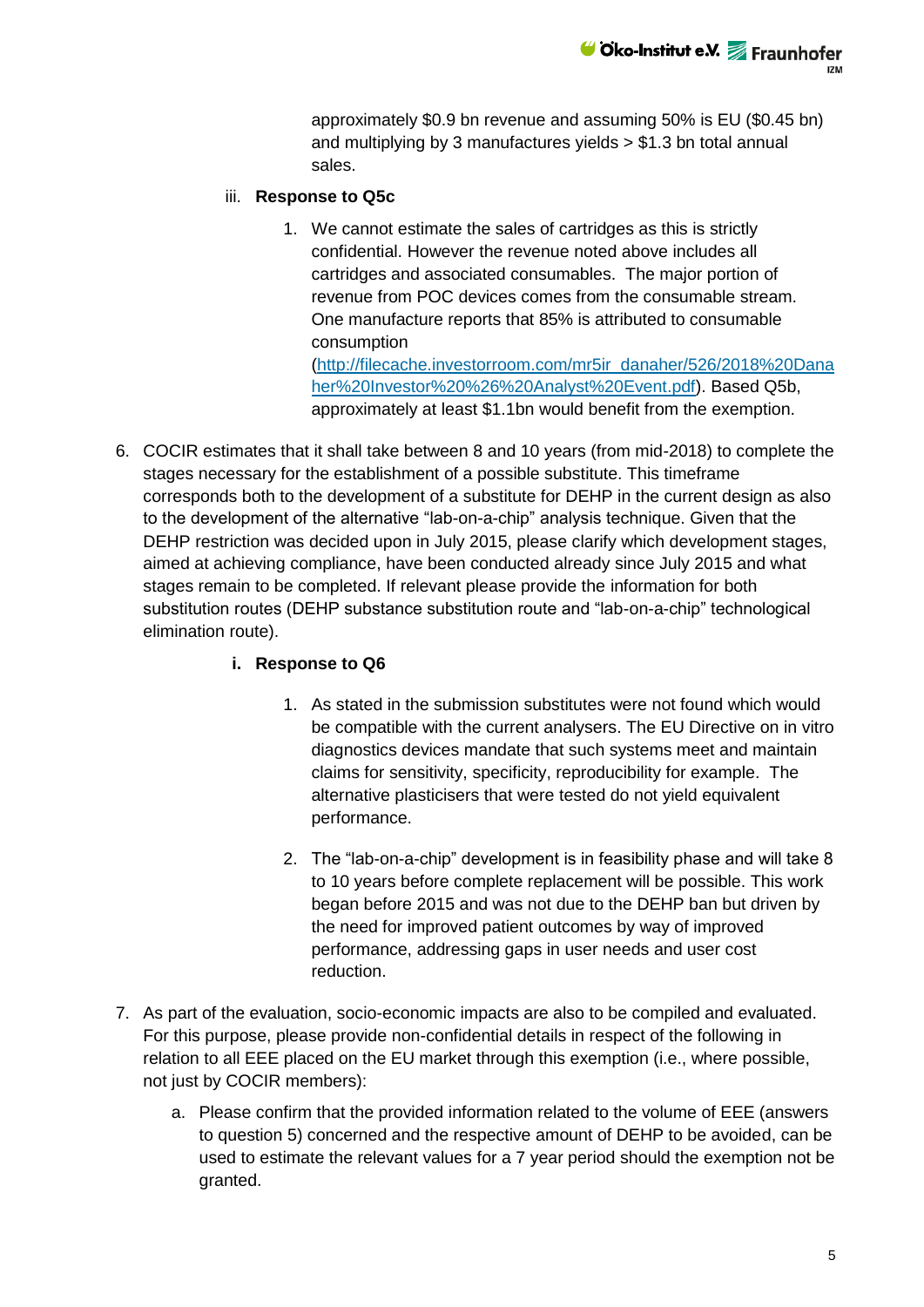- b. Please estimate possible amounts of waste to be generated through a forced substitution should the exemption not be granted. (if relevant please refer to answers of question 5)
- c. Please estimate possible impacts on employment in total, in the EU and outside the EU, should the exemption not be granted. Please detail the main sectors in which possible impacts are expected – manufacture, supply chain, retail, medical services, etc.
- d. Please estimate possible health impacts in total, in the EU and outside the EU, in both scenarios (BAU and forced substitution). Please detail the main sectors in which possible impacts are expected – manufacture, supply chain, retail, medical services, etc.
- e. Please estimate additional costs associated with a forced substitution should the exemption not be granted, and how this is divided between various sectors (e.g. private, public, industry: manufacturers, suppliers, retailers).
	- **i. Response to Q7**
		- 1. **Response to Q7a:** We cannot give specific details as this information is confidential and we do not have information from other companies as their information is also confidential. However the value in Question 4 (2.2 kg DEHP) is the amount of DEHP that is estimated to enter the EU market annually in case the exemption is granted.
		- 2. **Response to Q7b:** We cannot give specific details but can provide a rough estimate. Using the answer from Q4, (1.34 kg/cartridge and 12/year/analyser), Q5a (30,000 analysers at a weight of 16.6 kg [\(https://usa.healthcare.siemens.com/point-of-care/blood](https://usa.healthcare.siemens.com/point-of-care/blood-gas/rapidpoint-500-systems/technical-specifications)[gas/rapidpoint-500-systems/technical-specifications\)](https://usa.healthcare.siemens.com/point-of-care/blood-gas/rapidpoint-500-systems/technical-specifications) ), approximately 1000t of waste would be generated per year through a forced substitution should the exemption not be granted. For one manufacture (1000t/3) approximately >300t of waste would be generated. These estimates do not include all associated consumables and therefore the total waste would be >1000t per year.
		- 3. **Response to Q7c:** All functions and a range of industries would be negatively impacted e.g. manufacturing, supply chain, service, R&D, marketing, quality, regulatory, Information technology, associated Distributors, medical services and hospitals.
		- 4. **Response to Q7d:** One manufacture estimates that approximately 158 million measurements are made per year and 432K samples are measured each day world-wide [\(https://www.radiometeramerica.com/en-us/about-radiometer/key](https://www.radiometeramerica.com/en-us/about-radiometer/key-facts)[facts\)](https://www.radiometeramerica.com/en-us/about-radiometer/key-facts). Assuming 50% is in the EU and typically more than one sample is taken from each patient therefore roughly 40 million patients would be impacted for one manufacture. For 3 manufactures approximately 120 million patients would be negatively impacted per